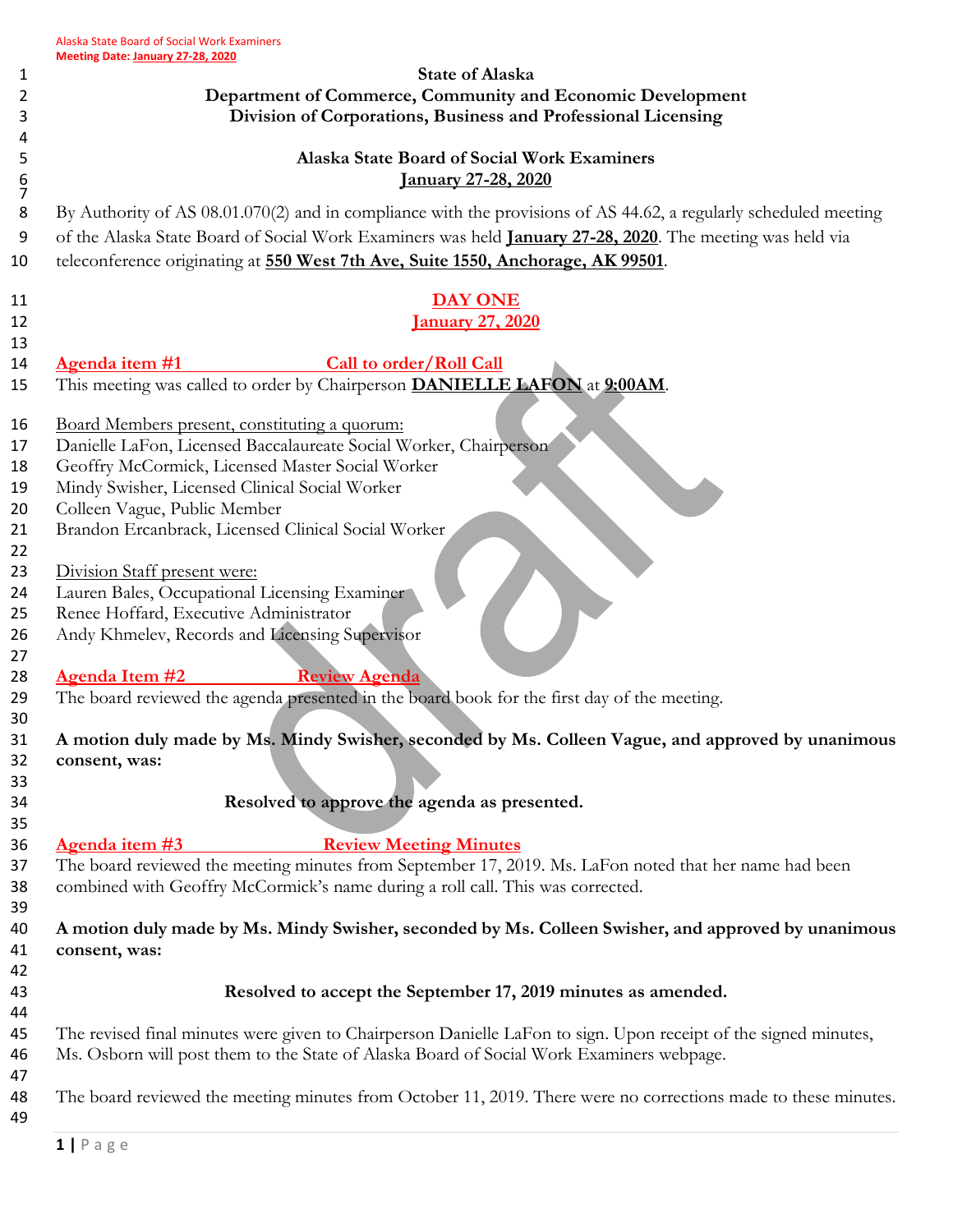|     | Meeting Date: January 27-28, 2020                                                                                                  |
|-----|------------------------------------------------------------------------------------------------------------------------------------|
| 50  | A motion duly made by Ms. Mindy Swisher, seconded by Ms. Colleen Swisher, and approved by unanimous                                |
| 51  | consent, was:                                                                                                                      |
| 52  |                                                                                                                                    |
| 53  | Resolved to accept the October 11, 2019 minutes as presented.                                                                      |
| 54  |                                                                                                                                    |
| 55  | The final minutes were given to Chairperson Danielle LaFon to sign. Upon receipt of the signed minutes, Ms.                        |
| 56  | Osborn will post them to the State of Alaska Board of Social Work Examiners webpage.                                               |
| 57  |                                                                                                                                    |
| 58  | Agenda item #4<br><b>Ethics Reporting</b>                                                                                          |
| 59  | There were no ethics conflicts to report.                                                                                          |
| 60  |                                                                                                                                    |
| 61  | <b>Agenda Item #5</b><br><b>Investigative report</b>                                                                               |
| 62  | Investigators, Amber Whaley and Billy Homestead entered the room at 9:28AM.                                                        |
| 63  |                                                                                                                                    |
| 64  | Inv. Homestead reviewed the investigative report for the period of August 31, 2019 through January 14, 2020. The                   |
| 65  | Division opened five (5) matters and closed one (1) matter. Five (5) matters remain ongoing and under active                       |
| 66  | investigation.                                                                                                                     |
| 67  |                                                                                                                                    |
| 68  | Investigators, Amber Whaley and Billy Homestead exited the room at 9:30 AM.                                                        |
| 69  |                                                                                                                                    |
| 70  | With time before the division update, the board began reviewing the Fee Analysis document presented by the                         |
| 71  | division.                                                                                                                          |
| 72  |                                                                                                                                    |
| 73  | Agenda item #6<br><b>Division update</b>                                                                                           |
| 74  | Division Deputy Director, Sharon Walsh joined the meeting at 9:44 AM.                                                              |
| 75  |                                                                                                                                    |
| 76  | Ms. Walsh presented the FY19 4 <sup>th</sup> quarter and FY20 1 <sup>st</sup> quarter reports to the board. The board presented no |
| 77  | questions regarding the division update for Ms. Walsh.                                                                             |
| 78  |                                                                                                                                    |
| 79  | Marylene Wales joins the meeting at 9:49AM.                                                                                        |
| 80  | Division Deputy Director, Sharon Walsh exited the meeting at 9:55AM.                                                               |
| 81  |                                                                                                                                    |
| 82  | Agenda item #7 Fee Analysis Discussion                                                                                             |
| 83  | The board discussed the division proposed Fee Analysis for 2020. Marylene Wales presented the increased fees of                    |
| 84  | the initial applications and permanent license fee. In keeping the fees in the current state, the board would see a                |
| 85  | significant decrease in the board's available funds. The board is required to have a surplus of one years expected                 |
| 86  | expenditures to maintain the board. The proposed fees are based on known and anticipated costs. In FY18, the fees                  |
| 87  | decreased after being increased in FY16. Program expenses have slowly been depleting the surplus for some time                     |
| 88  | since then and thus the division recommend increasing licensing fees now. After some discussion regarding the                      |
| 89  | proposed analysis, the board adjusted the fees slightly and agreed to present the adjusted proposal to the division.               |
| 90  |                                                                                                                                    |
| 91  | A motion duly made by Ms. Mindy Swisher, seconded by Mr. Brandon Ercanbrack, and approved by                                       |
| 92  | unanimous consent, was:                                                                                                            |
| 93  |                                                                                                                                    |
| 94  | Resolved to recommend the division consider the amended Fee Analysis from the                                                      |
| 95  | Alaska Board of Social Work Examiners.                                                                                             |
| 96  | Marylene Wales exited the meeting at 10:19AM.                                                                                      |
| 97  |                                                                                                                                    |
| 98  | The board went on break at 10:20AM.                                                                                                |
| 99  | The board returned from break at 10:30AM.                                                                                          |
| 100 |                                                                                                                                    |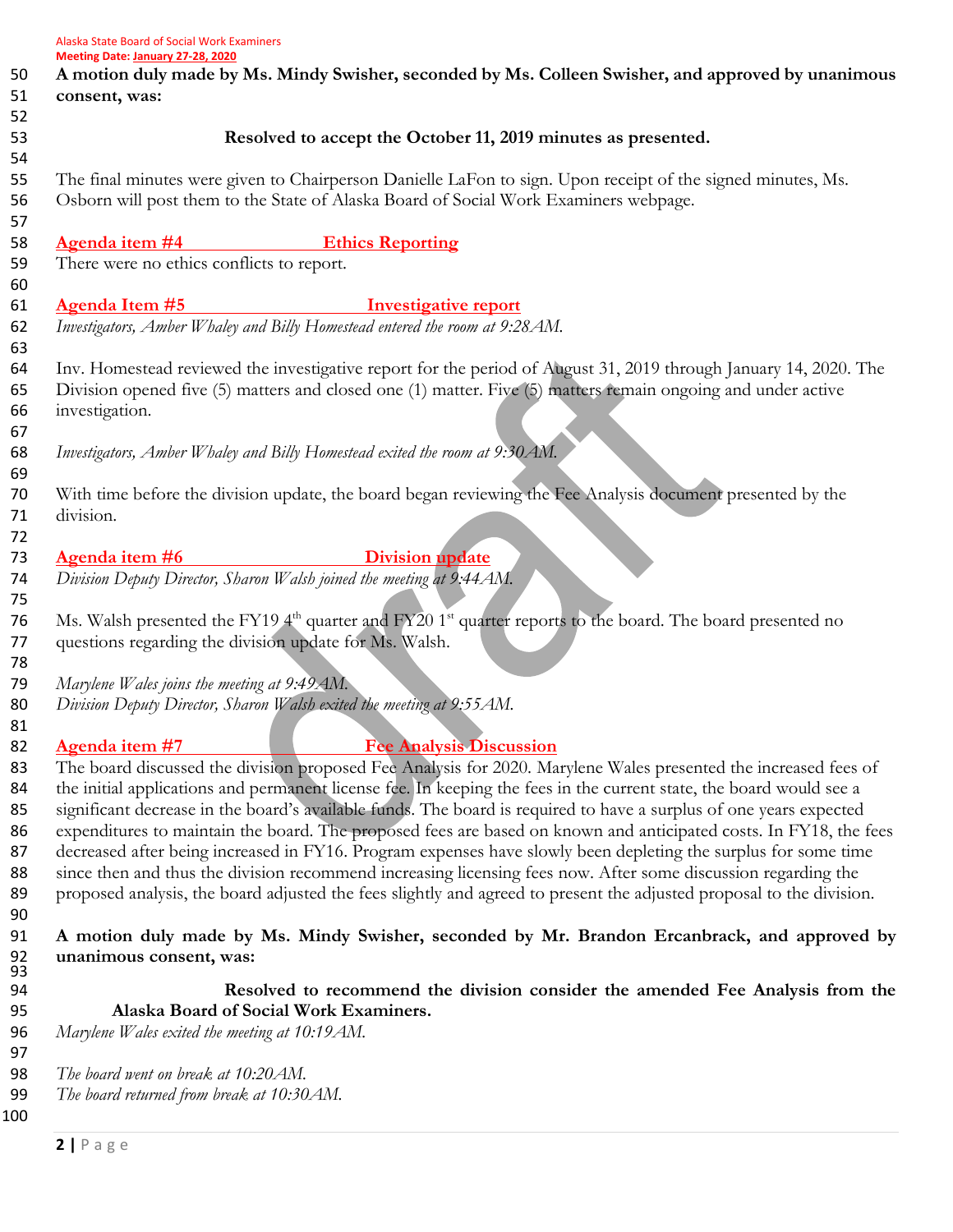Alaska State Board of Social Work Examiners **Meeting Date: January 27-28, 2020**

#### **Roll Call:**

- Danielle LaFon, Licensed Baccalaureate Social Worker, Chairperson
- Geoffry McCormick, Licensed Master Social Worker
- Mindy Swisher, Licensed Clinical Social Worker
- Colleen Vague, Public Member
- Brandon Ercanbrack, Licensed Clinical Social Worker

#### **Division Staff present:**

- Lauren Bales, Occupational Licensing Examiner
- Renee Hoffard, Executive Administrator
- Andy Khmelev, Records and Licensing Supervisor

# **Agenda item #8 Regulation Project Update/Clarification**

- *Jun Maiquis entered the meeting at 10:31AM.*
- 

 The board reviewed the document submitted by the Department of Law regarding the Teletherapy Regulations Project. Further clarification was requested from DOL regarding the continuing education proposal for teletherapy and how it applied to current licensees. Previously the board had discussed mandating 18 hours of continuing education hours in teletherapy to be included in the 45 continuing education hours currently required, but after more discussion had dropped that number significantly. This was not clearly reflected in the changes sent to DOL.

 Ms. Lafon stated that initially the teletherapy was intended to be a license designation and the continuing education hours would allow for that designation. To keep the designation, licensees would be required to submit the documentation of the continuing education hours every renewal period. The hours had adjusted the continuing education requirement from 18 hours to an initial 12 hours with 6 hours required for renewal. After further discussion, it was deemed necessary for statutory authority to be able to create a license designation. The board then contemplated making teletherapy continuing education a standard for all licensees. Instead of 12 hours of continuing education, the requirement would only be three hours of teletherapy continuing education to be included in the total 45 continuing education required.

*Jun Maiquis exited the meeting at 10:55AM.* 

 The board then edited the language drafted for the teletherapy regulations to adapt the language to make the three hours teletherapy continuing education required for all licensees included in the total of 45 continuing education hours.

#### **A motion duly made by Ms. Mindy Swisher, seconded by Ms. Colleen Vague, and approved by unanimous consent, was:**

 **Resolved to approve the language as amended in 12 AAC 18.210(a) remove sentence that reads "In addition to the requirements of (f) of this section for an applicant whose practice includes teletherapy," 12 AAC 18.210(a) add "(4) three contact hours in teletherapy practice," 12 AAC 18.210(b) remove sentence that reads "and subject to the requirements of (f) of this section for an applicant whose practice includes teletherapy," 12 AAC 18.210(b) add "(4) three contact hours in teletherapy practice," 12 AAC 18.210(c) add (5) '"teletherapy practice" means the use of audio, video, or data communications to perform functions or practices within the training required for licensure under AS 08.95 and this chapter and while physically separated from a client,' 12 AAC 18.210 (f) to read "The three contact hours in teletherapy training may be used to satisfy up to three hours of the 45 contact hours required under (a) and (b) of this section but may not substitute for the subject specific training required under (a)(1) – (3)** or (b)(1) – (3) of this section," 12 AAC 18.210 (g) to read "An applicant for **renewal under this section may receive up to three hours of professional ethics continuing education**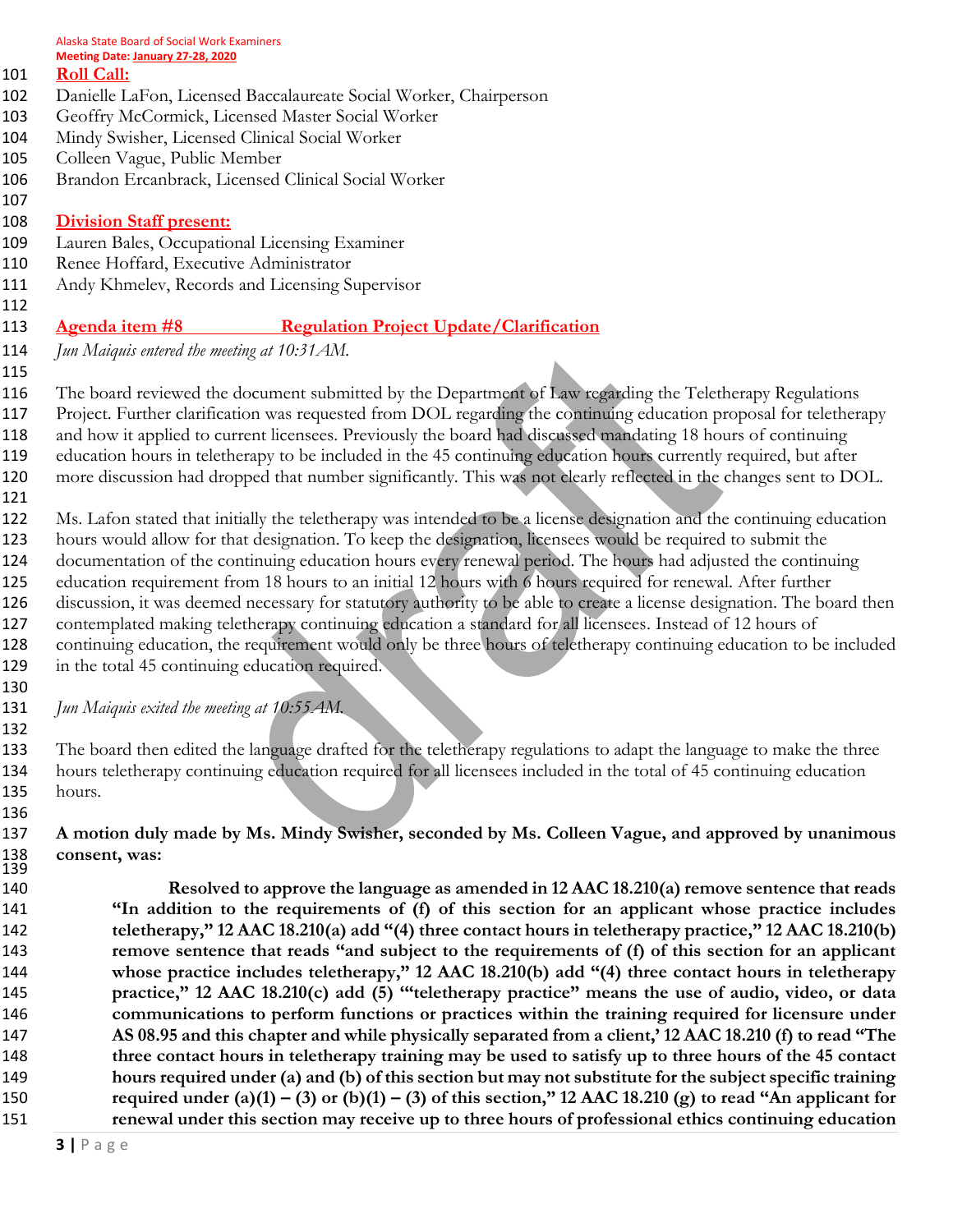Alaska State Board of Social Work Examiners

- **Meeting Date: January 27-28, 2020**
- **credit under (a)(3) or (b)(3) of this section once every biennial licensing period for each 150 minutes of attendance at a regularly scheduled board meeting," and 12 AAC 18.300 remove (a)(2) and (b).**
- **Agenda item #9 ASWB Conference Update**

 The board reviewed the 2020 conference scheduled put out by ASWB. Mr. McCormick had won a scholarship for the Spring Education Conference; Mindy Swisher had been previously approved by the board to attend the Spring Education Conference and will be submitted a request for a scholarship to attend as well. A travel request will be submitted by Ms. Bales to the division for this conference.

- The board also discussed the Executive Leadership Conference and who would attend this. Typically, the supporting board staff and board chair would attend this conference. Ms. Lafon's appointment to the board is set to expire in March 2022, however it was stated at this meeting she may not be renewing her LBSW and therefore cannot remain as board chair or board member. An agenda item was added for the second day of the meeting to begin identifying an alternate person for the board chair. As Ms. Bales will be on leave when the conference happens, it was elected to send Mr. Andy Khmelev in her place as he would be covering the program until Ms. Bales returns. A travel request will be submitted by Ms. Bales to the division for this conference.
- **Upon a motion duly made by Ms. Colleen Vague and seconded by Ms. Mindy Swisher, and approved by unanimous consent, it was:**
- **RESOLVED to send Andy Khmelev and the board chair to attend the ASWB 2020 Executive Leadership Training.**
- 

- *The board broke for lunch at 12:20PM.*
- *The board returned from lunch at 1:35PM.*

# 

- **Roll Call:**
- Danielle LaFon, Licensed Baccalaureate Social Worker, Chairperson
- Geoffry McCormick, Licensed Master Social Worker
- Mindy Swisher, Licensed Clinical Social Worker
- Colleen Vague, Public Member
- Brandon Ercanbrack, Licensed Clinical Social Worker

# **Division Staff present:**

- Lauren Bales, Occupational Licensing Examiner
- Renee Hoffard, Executive Administrator
- Andy Khmelev, Records and Licensing Supervisor
- 

- **Agenda item #10 Application review**
- The board began application review.
- *Marilynn Zimmerman entered the meeting at 2:00PM*
- 

 **Upon a motion duly made by Mr. Brandon Ercanbrack and seconded by Ms. Mindy Swisher, and approved by unanimous consent, it was:**

- **RESOLVED to enter Executive Session with present board staff to review and discuss applications.**
- *Marilynn Zimmerman exited the meeting at 2:07PM*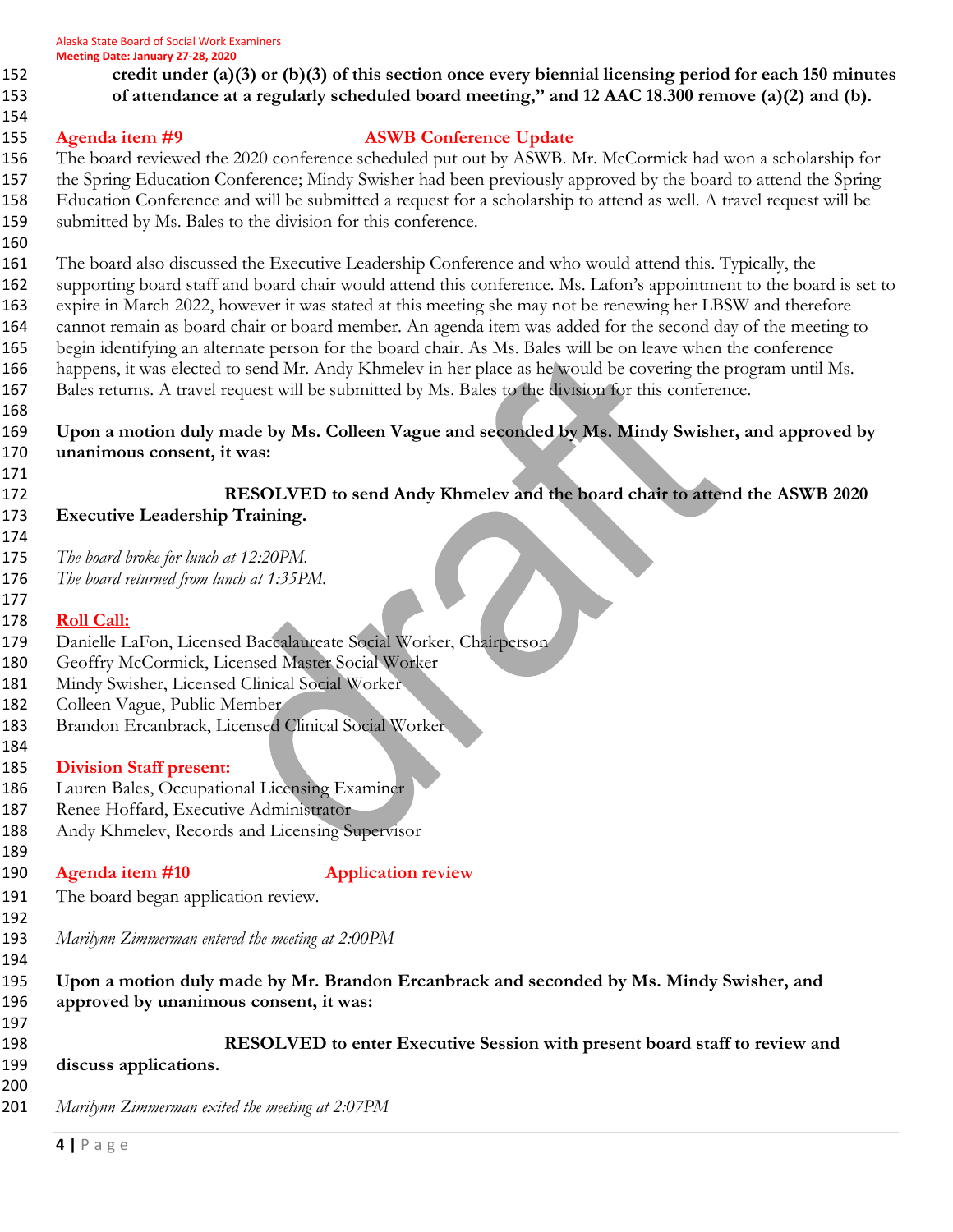# 203 **Upon a motion duly made by Ms. Mindy Swisher and seconded by Ms. Colleen Vague, and approved by**  204 **unanimous consent, it was:**

205

206 **RESOLVED to approve the following applications for licensure in Alaska:**

|     | <b>License Applications</b>                                                                             |
|-----|---------------------------------------------------------------------------------------------------------|
|     | Mariya Kuligina                                                                                         |
|     | Michelle Harger                                                                                         |
|     | Amanda Wagner                                                                                           |
|     | Andrea Gibson                                                                                           |
|     | Holly Gerber                                                                                            |
|     | Angela Allen                                                                                            |
|     | Raymond Toussaint                                                                                       |
|     | Rachel Higgins                                                                                          |
|     | Cara Stringer                                                                                           |
|     | <b>Brittany Wesseling</b>                                                                               |
|     |                                                                                                         |
|     | <b>Exam Extension Requests</b>                                                                          |
|     | Cheri Johansen                                                                                          |
|     |                                                                                                         |
|     | <b>Alternate/Distant Supervision Requests</b>                                                           |
|     | Cara Stringer                                                                                           |
|     | Courtney Beebe                                                                                          |
|     |                                                                                                         |
| 207 | Upon a motion duly made by Ms. Colleen Vague and seconded by Mr. Brandon Ercanbrack, and                |
| 208 | approved by unanimous consent, it was:                                                                  |
| 209 |                                                                                                         |
| 210 | RESOLVED to accept the voluntary surrender of Marla Moore, #109568.                                     |
| 211 |                                                                                                         |
| 212 | Upon a motion duly made by Ms. Mindy Swisher and seconded by Ms. Colleen Vague, and approved by         |
| 213 | unanimous consent, it was:                                                                              |
| 214 |                                                                                                         |
| 215 | RESOLVED to table the following applications for licensure in Alaska pending                            |
| 216 | further proof requested by the board:                                                                   |
| 217 |                                                                                                         |
|     | <b>License Applications</b>                                                                             |
|     | Anthony Baza                                                                                            |
|     | Dustin Bergerson                                                                                        |
|     | Misty Wilcox                                                                                            |
|     | Sarah Zaglifa                                                                                           |
| 218 |                                                                                                         |
| 219 | Upon a motion duly made by Ms. Colleen Vague and seconded by Ms. Mindy Swisher, and approved by         |
| 220 | unanimous consent, it was:                                                                              |
| 221 |                                                                                                         |
| 222 | FAILED to approve Sarah Boren, #152256, for licensure. The application for license                      |
| 223 | is denied per 12 AAC 18.112(1) successful passage of the applicable examination in 12 AAC 18.105 within |
| 224 | two years immediately before and the two years immediately after the application.                       |
| 225 |                                                                                                         |
| 226 | The board broke for a break at 3:15PM.                                                                  |
| 227 | The board returned from a break at 3:23PM.                                                              |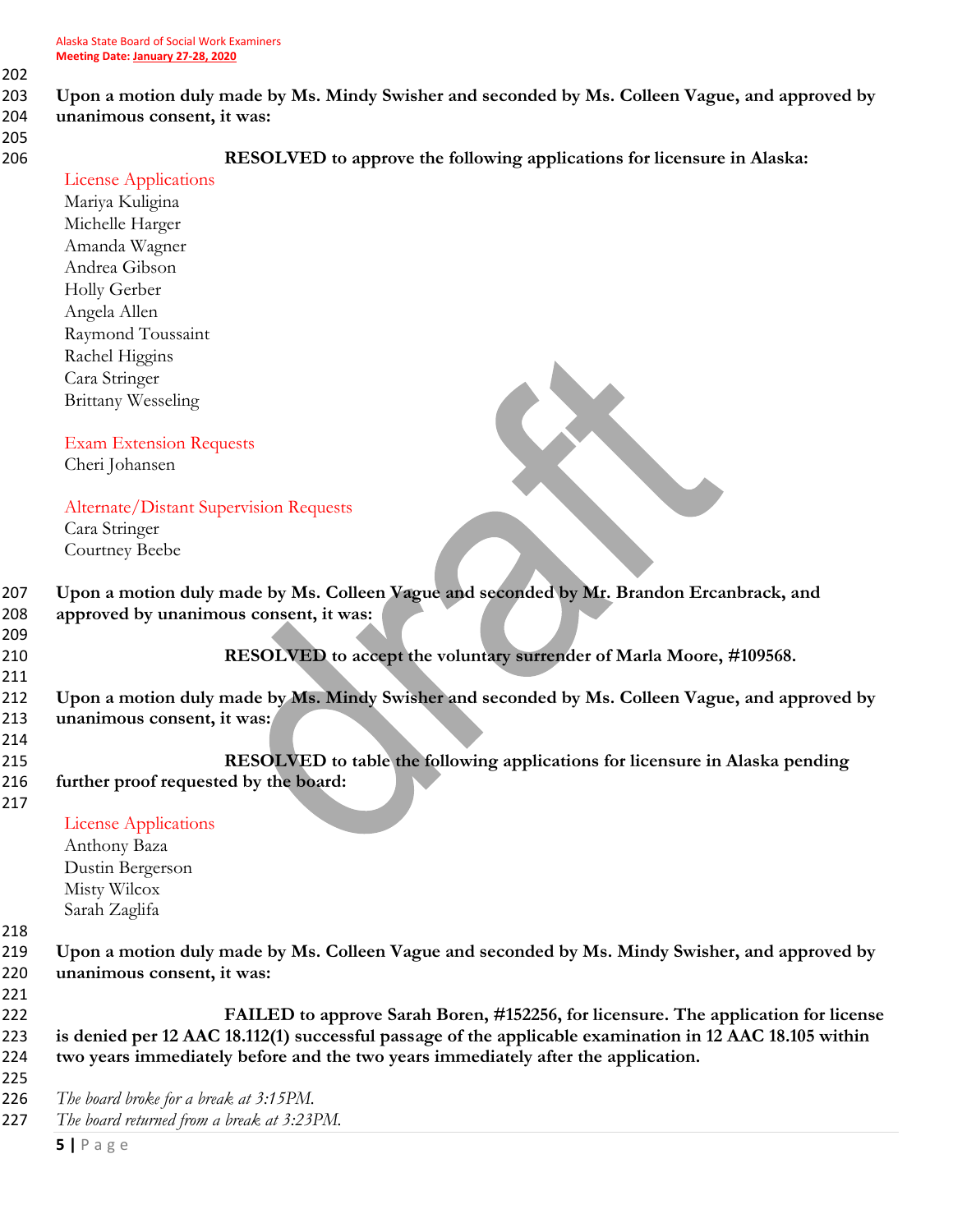- As board business for agenda Day One of the meeting had been completed, the board moved on to continue some pieces of agenda Day Two. **Position Statements:** The board began reviewing a position statement for CSWE In-Candidacy Status. **Upon a motion duly made by Ms. Mindy Swisher and seconded by Ms. Colleen Vague, and approved by unanimous consent, it was: Resolved to approve the CSWE In-Candidacy Status Position Statement.**  The board reviewed the position statement drafted for **Continuing Education**. The board determined that the document required more editing and would table the discussion for the second day of the meeting. **Correspondence:** Renewal Continuing Education Questions: <INSERT TEXT> 246 Unpaid/Voluntary Working Hours: The board received a question regarding unpaid/voluntary working hours 247 applying to supervision hours. The board stated that there was a position statement regarding this issue already 248 posted on the website. In short, the board determined the specific use of the language "employment" eliminated any opportunity to use volunteer hours in obtaining licensure. **Agenda Item #13 Meeting Recess** Ms. Danielle LaFon called a meeting recess at 5:00PM until January 28, 2020 to continue board business at 9AM.
	-
	-
	-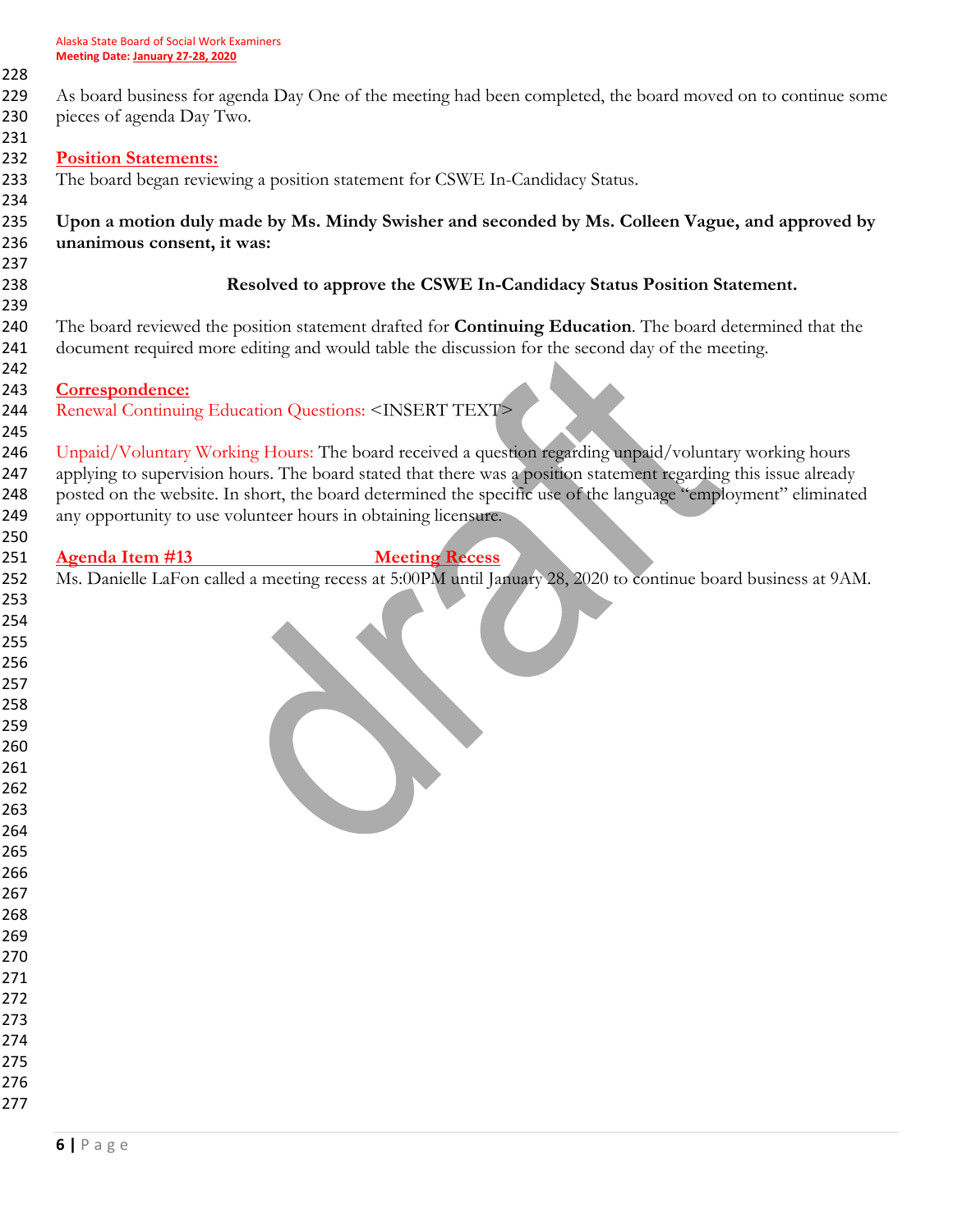### **DAY TWO January 28, 2020**

- **Agenda item #1 Call to order/Roll Call**
- This meeting was called to order by Chairperson **DANIELLE LAFON** at **9:00AM**.
- Board Members present, constituting a quorum:
- Danielle LaFon, Licensed Baccalaureate Social Worker, Chairperson
- Geoffry McCormick, Licensed Master Social Worker
- Mindy Swisher, Licensed Clinical Social Worker
- Colleen Vague, Public Member
- Brandon Ercanbrack, Licensed Clinical Social Worker
- 

- Division Staff present were:
- Lauren Bales, Occupational Licensing Examiner
- Renee Hoffard, Executive Administrator
- Andy Khmelev, Records and Licensing Supervisor

# **Agenda Item #2 Review Agenda**



 **A motion duly made by Mr. Geoffry McCormick, seconded by Ms. Mindy Swisher, and approved by unanimous consent, was:**

# **Resolved to approve the agenda as amended.**

 The board began the meeting with the Board Chair Discussion. Much of the board was hesitant to volunteer; Ms. Lafon suggested the change happen prior to her leaving as to allow time for training and reviewing the duties of the board chair. Ms. Swisher commented that while she doesn't feel very prepared, the idea of transparency in preparation to become board chair may be something that interests her. It was then decided that further discussion on the matter should be saved for the end of the meeting.

# **Agenda Item #3 New Business**

 Legislation Discussion and Open Meetings Act: The board reviewed the legislative information sent out by the division. This gave a basic overview how the processes of legislative change and how board members are to handle these kinds of situations. As this information is provided to staff and board members every year, the board briefly reviewed the document and presented no questions to the examiner regarding the materials.

- 
- 319 Right Touch Regulation Project & Drafting Regulation Language: The board began the Right Touch Regulation Project and reviewed the Alaska Board of Social Work Examiners Statutes and Regulations by section to identify necessary areas of change. The areas identified by the board are as follows: Sec 08.95.010, Sec 08.95.040, Sec 08.95.110, Sec 08.95.120, Sec 08.95.125, Sec 08.95.900, Sec 08.95.990, 12 AAC 18.112, 12 AAC 18.115, 12 AAC 18.120, 12 AAC 18.130, 12 AAC 18.210, 12 AAC 18.930, and 12 AAC 18.990.
- 
- **Agenda Item #5 Public Comments**

*Public comment opened at 1:37 p.m.*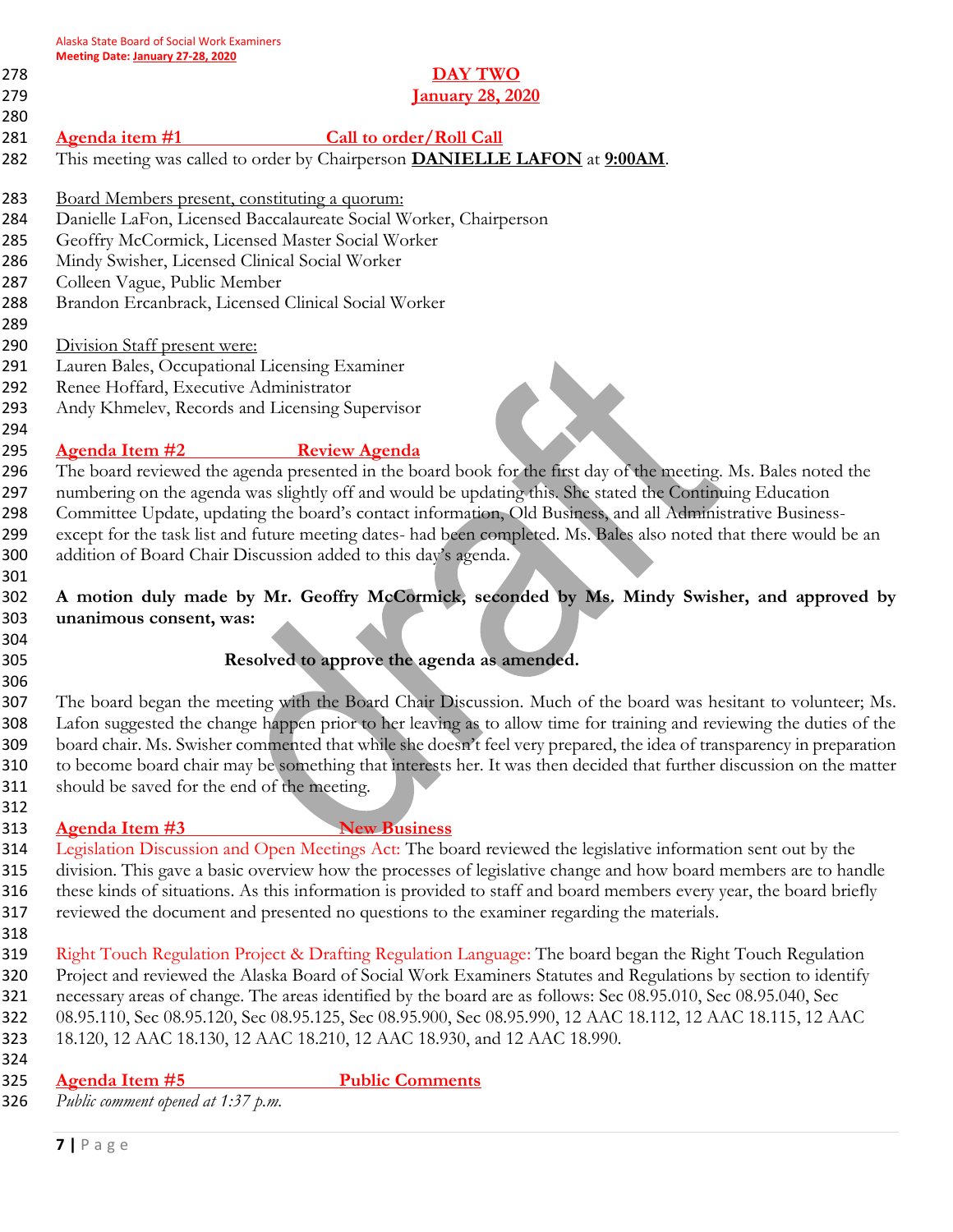No persons present for public comment.

*Public comment closed at 1:54PM.*

**Agenda Item #6 Update All Board Contact Information**

 The board was presented forms to update their contact information as three of the board members are newer and two board members had recently moved from their original duty stations.

## **Agenda Item #7 Old Business**

ASWB 2020 Spring Education Conference Update: <INSERT TEXT>

# **Agenda Item #8 Administrative Business**

# **Meeting Dates:**

 The board discussed their scheduled June teleconference. With changes to personal schedules and with the renewal 342 season coming, the board elected to meet earlier and set a date for May 11, 2020. This meeting will be a single day 343 teleconference. The board canceled the scheduled June 9, 2020 teleconference.

## **A motion duly made by Mr. Geoffry McCormick, seconded by Ms. Mindy Swisher, and approved by unanimous consent, was:**

# **Resolved to cancel the June teleconference and hold a teleconference on May 11, 2020.**

# **Member Check In:**

 Ms. LaFon suggested that a member check in be conducted at the end of all meetings to ensure that any comments or questions for the examiner can be addressed at the end of meetings. Ms. Bales asked if the volume of emails being sent from the examiner is appropriate and manageable in regard to ballot review and information. It was stated that the rate in which the board is receiving the ballots was acceptable and easily managed. Ms. Bales asked that any issues or changes in scheduling board members may have to send an email directly to her so she may keep documented cases and resolve the issues as presented.

### **Chair Discussion:**

 The board returned to the conversation on the next board chair. As there were still no other individuals interested in learning the position duties, Ms. Swisher volunteered to begin the process of learning the processes of board chair. Ms. LaFon suggested that moving forward Ms. Swisher be recognized as the co-chair of the board and included on some correspondences between the board chair and the examiner to better understand the requested duties of being the board chair.

 **A motion duly made by Mr. Geoffry McCormick, seconded by Mr. Brandon Ercanbrack, and approved by unanimous consent, was:**

### **Resolved to accept Mindy Swisher as the co-chair of the Alaska Board of Social Work Examiners and send to the ASWB Executive Leadership Training on March 26-28, 2020.**

**Task List:**

371 Task: A request will be submitted to Boards and Commissions to update the board roster to reflect the new contact information provided by the board members.

- 373 Task: Ms. Bales will reach out to Boards and Commissions to confirm Mr. Ercanbrack's term with the board.
- 374 Task: Ms. Bales will submit travel requests for the ASWB conferences Executive Leadership Training and Spring Education Conference.
- 376 Task: A request will be submitted for form revisions to be made to the continuing education log.